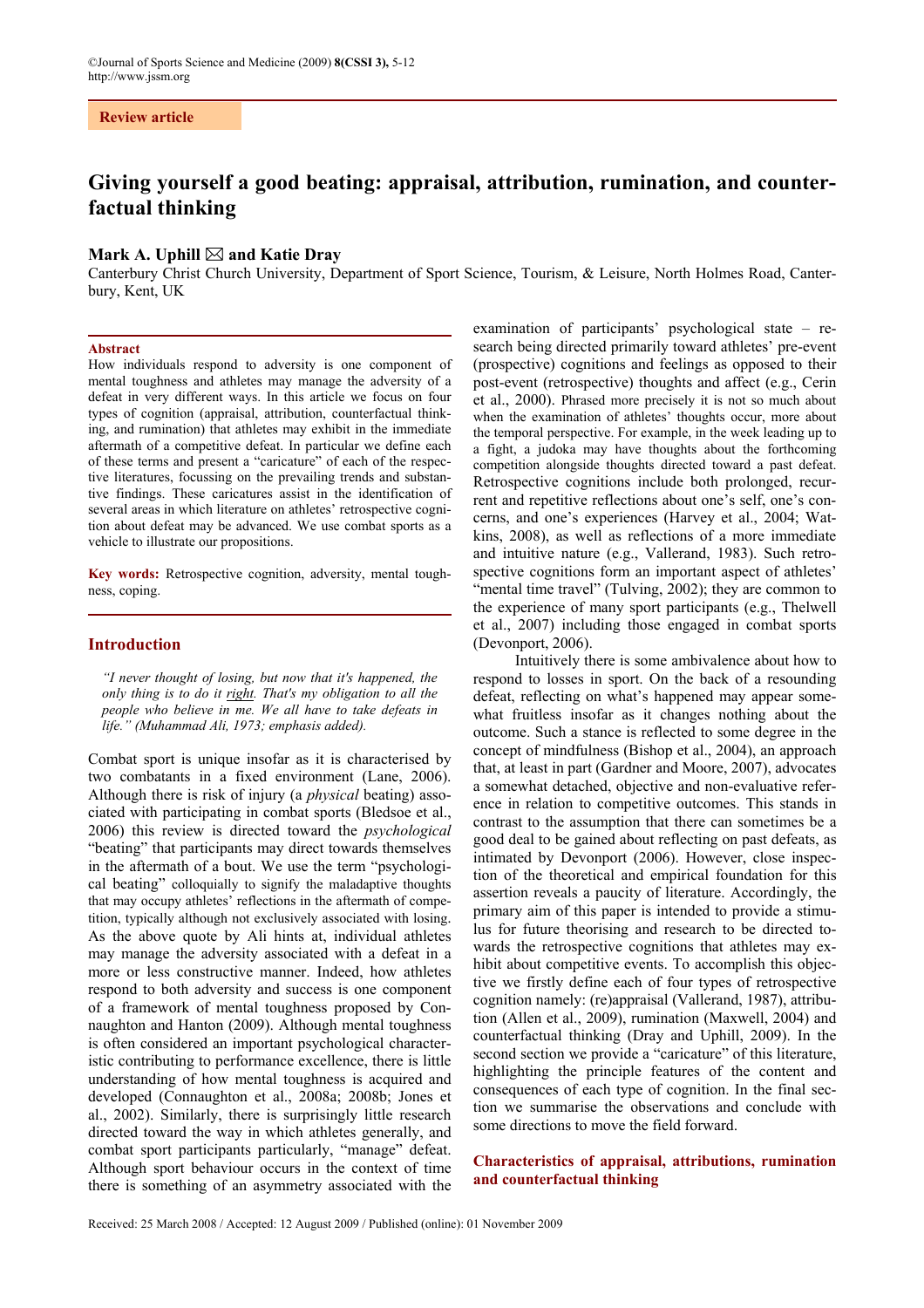This section provides a succinct overview of the central characteristics of each of the four types of cognition. Appraisals are in essence evaluations about the significance of events for individuals' well-being (e.g., Lazarus, 1991). As elaborated upon below, appraisals comprise assessments broadly about what is at stake for an individual in an encounter and his/her ability to cope with the demands of a situation (cf. Lazarus, 1991; 1999). While appraisals are concerned with *evaluating* the significance of what's happened, attributions relate to individuals' attempts to *explain* the occurrence of events (Anderson et al., 1996; Rees et al., 2005). Two boxers in the semi-final of the Olympics who both experience a technical knockout might appraise the loss very differently (e.g., "I've done well to get this far" versus "I've really let my family and teammates down"), yet attribute their loss in a similar way (e.g., "I wasn't good enough on the day"). Both appraisals and attributions are prototypically directed to what has happened in the past. In contrast, counterfactual thinking describes the process of imagining how things could, would and perhaps should have *turned out differently* in the past (Roese and Olson, 1995). Arguably counterfactual thinking shares some overlap with appraisal insofar as repeated iterations of appraisal (i.e., reappraisal) may alter the significance of an event for an individual (e.g., Jones, 2003), just as imagining how things may have turned out better or worse (e.g., Medvec et al., 1995, and see below) influences athletes' reactions to success and defeat (Dray and Uphill, 2009). Indeed counterfactual thinking could conceivably be viewed as a type of reappraisal. However, reappraisal need not involve counterfactual thinking. Altering the emotional significance of an event may include a variety of cognitions (e.g., perspective taking) that might not involve a consideration of how things could have turned out differently. A wrestler may alter the significance of a defeat by considering it was his first fight at this weight division (and by implication there is hope for improvement, rather than disappointment at defeat), as opposed to how things may have turned out differently.

Rumination involves repetitive, intrusive and negative cognitions (Papageorgiou and Wells, 2004). Although rumination has typically been examined in relation to depression (e.g., Nolen-Hoeksma, 1991), models have posited theoretical relations between ruminative thinking and sadness (Conway et al., 2000), stress-reactivity (Alloy et al., 2000), and post-event processing (post-mortem thinking) in relation to social interactions (Clark and Wells, 1995) and anger (e.g., Maxwell, 2004). This broadening of the literature, suggests that in comparison to the content of thoughts defining rumination, it is the process of thinking preserveratively (see also Brosschot et al., 2006), about ones feelings and problems that characterise rumination. Spellman and Mandel (1999) highlighted that rumination may be associated with counterfactual thinking, although counterfactual thinking need not involve repetition, a fundamental aspect of rumination (Sukhodolosky et al., 2001).

Even this cursory glance at the literature illustrates commonality between the operational definitions of appraisal, attribution, rumination and counterfactual thinking. These constructs have emerged as part of distinct research traditions with different precursors and foci. We believe it is desirable to consider these constructs collectively for at least two reasons. Firstly, the appropriateness of distinguishing between constructs versus aggregating constructs with seemingly similar features can be traced to the earliest stages of scientific psychology (cf., Judge et al., 2002). In presenting a position that counteracts the prevailing trend of considering these constructs in relative isolation, we hope to prompt theoretical debate and research as a strategy to strengthen enquiry in athletes' post-competition cognitions generally.

Secondly, there is some overlap in the antecedents of the respective constructs. Although attributions, counterfactual thinking, appraisals and rumination can all occur in response to positive outcomes (e.g., Dray and Uphill, 2009; Ellsworth and Smith, 1988; Smith and Alloy, 2009; Weiner, 1985), it is typically the case that the propensity for these types of thought are prompted in relation to negative affect (cf. Taylor, 1991). In practice then, if not yet in theory, there remains a strong likelihood that these thoughts are intimately related and involved in reciprocal relations, as alluded to above. For practitioners to assist athletes in constructively reflecting on performance it is desirable to understand more about the types of post-event retrospective cognitions exhibited, and their consequences. It is to this end that attention is now turned.

## **A caricature of the literature**

Given the constraints of this paper and the availability of comprehensive reviews of the literature elsewhere (e.g., Biddle et al, 2001; Mandel et al., 2005; Rees et al., 2005; Smith and Alloy, 2009; Vallerand and Blanchard, 2000) we paint something of a caricature of the extant literature. Drawing upon the description of caricatures by Sparkes (1992), it is inevitable that subtleties and areas of debate will be obscured in presenting what is admittedly an oversimplification of the nuances that exist. Moreover the intention is not to cartoon the research or ideas of others. Rather, in recognising and highlighting those areas that characterise the prevailing trends of research in each of these four areas, we utilise this caricature to highlight the central and recognisable features to provide a foundation for the thesis that follows.

#### **Appraisal**

The content and outcomes of appraisals are described by a number of appraisal theories which although differing slightly in their detail, typically describe the role of appraisal (or evaluations) in eliciting emotions. The basic premise of appraisal theories generally is that emotions appear to be related to how people evaluate events in their lives. More specifically appraisal theories posit that (a) the meaning of a situation or event influences that individual's emotional reaction and (b) the meaning that an individual ascribes to a situation or event can be regarded as a composite of individual appraisal components (Bennett et al., 2003). Where the theories differ is in the specification of the appraisal components or dimensions.

Roseman and colleagues (e.g., 1984, 1990) suggested that (a) motivational state (extent to which individuals were motivated to avoid punishment versus motivated toward reward), (b) situational state (motive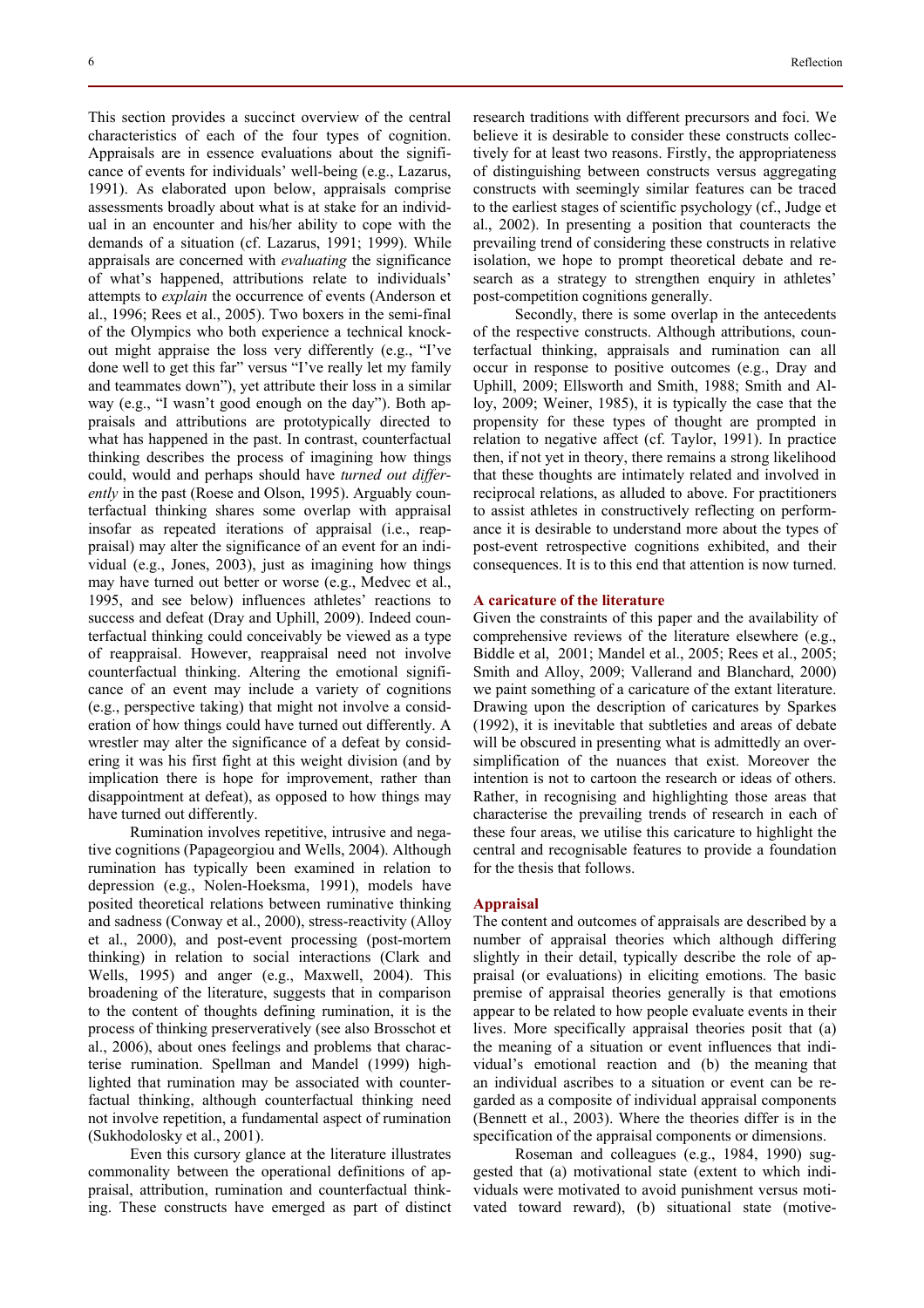consistent, versus motive- inconsistent), (c) probability (occurrence of an outcome is certain or uncertain), (d) power (extent to which the individual is appraised as strong or weak), (e) agency (whether the event is caused by something impersonal, another person, or the self) and (f) legitimacy (whether the outcome is deserved) were implicated in the elicitation of particular discrete emotions (e.g., anger, joy, relief, hope, regret). Sharing some overlap, Smith and Ellsworth (1985) proposed eight appraisal dimensions considered important in differentiating between discrete emotions: pleasantness, anticipated effort, attentional activity, certainty, responsibility, control, legitimacy and perceived obstacle. In a later study Ellsworth and Smith (1988) observed appraisals of human agency or situational control were associated with levels of anger, sadness and guilt; however certainty and attention did not predict differences between emotions.

In sport, Lazarus' cognitive motivational relational (CMR) theory (2000) has been the model of choice for researchers investigating relations between appraisal and emotion (e.g., Skinner and Brewer, 2004; Uphill and Jones, 2007). Briefly stated, Lazarus posited two classes of appraisal: primary and secondary. Primary appraisals relate to whether an event is relevant to the athlete and consists of three judgements: goal relevance, goal congruence and type of ego involvement. Goal relevance concerns an assessment of whether the individual has something important at stake in an encounter. A judoka who experiences a defeat against an opponent in training may not become upset or angry if the defeat is not perceived to matter (e.g., "it's just training"). Goal congruence describes the extent to which an event or situation impedes or facilitates the attainment of a goal. For example, a martial artist who receives a "bye" in the first round because of participant illness could evaluate that occurrence in a negative manner ("I won't be suitably warmed up") versus a more positive manner ("I'll be fresh for my next bout"). Finally, type of ego-involvement addresses the type of goal that is invested in a particular encounter. A boxer may want to win the fight, accomplish the win in style via a knockout in an early round, and avoid getting hurt. Depending on the extent to which these goals are perceived to have been attained, will influence the boxer's post-match response.

Secondary appraisals are broadly concerned with an athlete's perceived coping options and comprise evaluations about blame/credit, ability to cope, and future expectations. Briefly stated, a boxer who receives a cut around the eye and considers himself to blame, is having difficulty against a "rangy" opponent, and suspects things are likely to get worse, rather than better, would be hypothesised to feel differently in comparison to the boxer who appraises the cut eye as a creditable punch by his opponent, has the defensive technique to avoid further injury, and believes that he is ahead on points. While still in its infancy, research has provided some support for the applicability of components of Lazarus' CMR theory to sport broadly (Skinner and Brewer, 2004; Uphill and Jones, 2007).

Appraisal approaches have been subject to a number of criticisms. Critics have questioned the likelihood that (a) elaborate evaluations about the significance of an event are formed in the few milliseconds it can take for an emotion to arise (Scherer, 1999), and (b) whether cognition is a necessary precursor to the elicitation of emotion (Zajonc, 1984). However, if one subscribes to the view that emotions are not a product of either the person or situation, but as a combination of the two, then cognition plays a significant role in the aetiology of emotion (cf., Bennett and Lowe, 2008). Moreover, the debate about the involvement of cognition in the generation of emotion has become more semantic than substantive, with the answer to the question of whether appraisals are involved in emotion, dependent upon how appraisal and emotion are defined (e.g., Lazarus, 1999; Scherer, 1999).

In summary, not only do appraisal theories represent parsimonious accounts of inter- and intra-individual differences in emotion experience, specific appraisal components associated with Lazarus' CMR theory have been implicated in athletes' emotions (Skinner and Brewer, 2004; Uphill and Jones, 2007). Although appraisals are typically utilised to explain individuals' emotions, understanding how assessments of goal incongruence, or appraisals of whether things are likely to get better/worse for example, relate to individuals' self-efficacy and motivation would represent a useful extension.

#### **Attributions**

One assumption of the majority of attribution research is that the explanations individuals give for events are underpinned by a dimensional structure (e.g., Abramson et al., 1978; Weiner, 1985). Moreover, by categorising those explanations into dimensions, one can better understand those explanations (Rees et al., 2005). Five principle dimensions have been proposed (see Biddle et al., 2001; Rees et al., 2005). Dimensions include controllability (those causes that are affected by the individual or not affected by the individual), locus of causality (causes perceived as residing within or without the individual), stability (causes perceived as being stable or transient over time), intentionality (causes deemed to be either deliberate or accidental), universality (extent to which the cause is perceived to be common among others, or specific to the individual) and globality (causes deemed to be perceived as localised or occurring across many situations). As Biddle et al. (2001) observe, these dimensions have been accepted largely uncritically by researchers, and have not been studied extensively. For example, although the dimensions of locus of causality and controllability can be separated, (genetics may be considered internal but not controllable), there is often some overlap between where a cause lies and by whom it is controlled (Ingledew et al., 1996; Rees et al., 2005).

When assessing individuals' attributions then, one can examine the attributional elements (the specific reasons individuals give) or attributional dimensions that the responses may represent (see Biddle et al., 2001 for a review; Biddle and Hanrahan, 1998). There are difficulties associated with either of these stances. With regard to the former, it is sometimes difficult to be sure what an athlete means by certain words or phrases. A Taekwondo participant may explain a defeat because "an opponent played better". It is unclear whether this example represents an unstable or stable attribution. In the latter case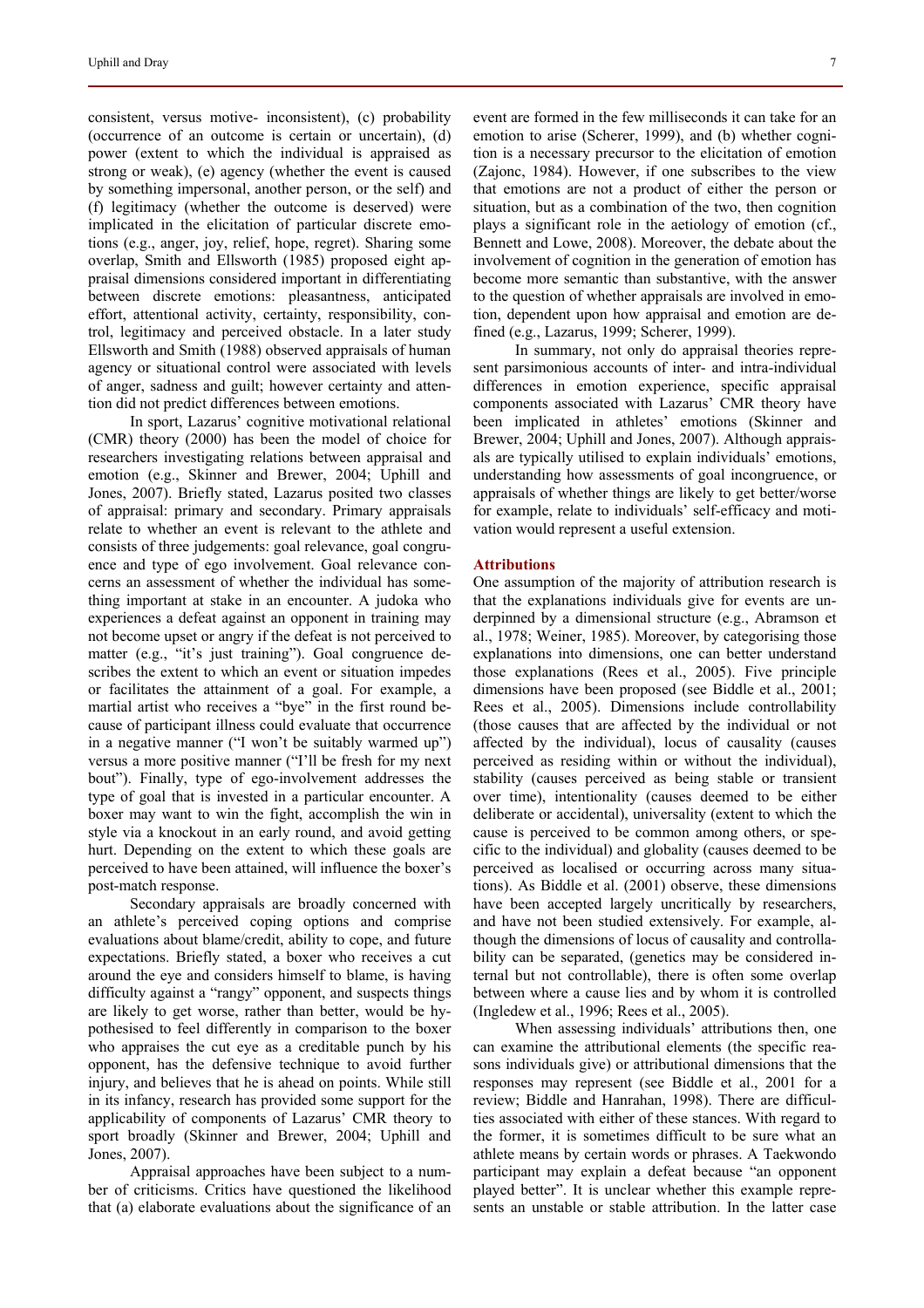problems can arise when researchers attempt to categorise attributions along dimensions or otherwise assume the dimensional categories of attributions (Russell, 1982). For example, Weiner (1986) indicated that effort could be conceived as stable or unstable, and luck as either internal or external to the person. Accordingly, it is generally recommended that *participants* rate their attributions along causal dimensions to avoid these interpretational ambiguities.

Importantly how one explains the (perceived) causes of events along these various dimensions has implications for emotional reactions (Weiner, 1986), expectancies (e.g., self-efficacy, Bandura, 1977), and motivation (Biddle et al., 2001). With regard to emotional reactions, Weiner et al. (1978) differentiated between outcome-dependent emotion (e.g., generally being pleased or happy with the outcome) and attribution-dependent emotion, which related to the perceived cause or reasons for the outcome. A similar dichotomy was proposed by Vallerand (1987). In a summary of the literature on attribution-dependent emotions, Biddle et al. (2001) suggest (a) self-esteem emotions (e.g., pride) are associated with an internal causality dimension, (b) emotions related to expectancy (e.g., hope) are associated with the stability of attributions, (c) social emotions (e.g., guilt) are related to the controllability of the outcome.

With regard to expectancies, Weiner (1986) suggested that the stability of the attribution is central in determining changes in expectancy, a statement, or in his terms "law" that has three corollaries: (a) if the outcome of an event is ascribed to a stable cause then that outcome will be anticipated with increased expectancy in the future, (b) if the outcome is ascribed to an unstable cause then the expectancy of that outcome may be unchanged or be different from the past, and (c) outcomes ascribed to stable causes will be anticipated to be repeated with a greater degree of certainty than outcomes ascribed to unstable causes.

However, Grove and Pargman (1986) observed that effort (a relatively unstable attribution) led to the highest expectancy in both success and failure conditions. A "weak" interpretation of this finding is that stability is not the only attribution dimension implicated in changes in expectancy. A "stronger" interpretation is that controllability rather than stability is important in influencing expectations.

Rees et al. (2005) highlight that the unpredictability of competitive sport, coupled with changing interactions with opponents and the environment, affords a focus on controllability rather than stability. Specifically Rees et al. advocate examining the interactive effects of attribution dimensions. For instance, a recent study by Coffee and Rees (2008) found that for individuals who perceived performance as less successful, had higher self-efficacy when they viewed the causes of performance as controllable and when the causes were perceived to be global. Higher levels of controllability were associated with higher levels of self-efficacy.

Although it may sometimes be considered a subtle distinction, attributions to controllable factors, in contrast to factors that have an internal locus of control have been recommended (Rees et al., 2005).

In summary, literature on attributions suggests that how one explains the causes of events can influence our emotion reactions, expectations of future success and motivation. Whereas literature on appraisal has critically considered the extent to which appraisals are unconscious/automatic versus deliberate/conscious, literature on attribution has been relatively more concerned with assessment of the construct, generating a number of instruments (cf. Allen et al., 2009), and recognised the importance of athletes' perspective on assessing these constructs.

#### **Counterfactual thinking**

Counterfactuals in the broadest sense are thoughts or statements that include at least some premises believed to be contrary to fact (Mandel et al., 2005). Indeed, logicians (e.g., Goodman, 1947; Lewis, 1973) have been particularly interested in how knowledge could be derived from false conditional premises (Mandel et al., 2005). Psychologists by contrast, have typically focused on how things could, would and perhaps should have turned out differently *in the past* (Roese and Olson, 1995).

In attempts to understand characteristics of individuals' counterfactual thinking researchers have typically examined the "direction" (e.g., Roese, 1994), "structure", (Markman et al., 2007) and "content" (Mandel, 2003) of counterfactual thoughts. Direction of counterfactual thinking refers to the tendency to imagine how things could have turned out better (upward counterfactual thinking) compared to imagining how things could have turned out worse (downward counterfactual thinking). A judoka could conceivably simulate how a loss may have been averted "if only she had not been injured in the week leading up to the fight" (i.e., an upward counterfactual). Although historically upward and downward counterfactual thinking was associated with an emotional contrast effect (e.g., Roese, 1994), that is imagining how things could have been better is associated with feeling worse (and vice versa), more recent literature has suggested that upward and downward counterfactuals can elicit a contrast and *assimilation* effect (McMullen and Markman, 2002). An assimilation effect occurs when judgements are pulled toward the counterfactual comparison (McMullen and Markman, 2002). For instance, a boxer who is awarded victory by a split decision may suggest a downward counterfactual ("that was too close for comfort") and exhibit negative affect. Extending this example, the defeated opponent may suggest an upward counterfactual ("you almost did it") and experience positive affect. One explanation for why assimilation and contrast effects occur is the mode of thinking individuals engage in with reflection considered to elicit an assimilation effect and evaluation (or comparison) evoking a contrast effect (Markman and McMullen, 2003).

 The structure of counterfactual thought refers to the addition of something that did not happen in the past versus removing something that did. For example, an additive counterfactual could involve a wrestler imagining how the addition of a change in stance might have contributed to a critical throw; in contrast a boxer might rue (and remove) a punch which left him vulnerable to a counter-attack. Counterfactual content refers to the "tar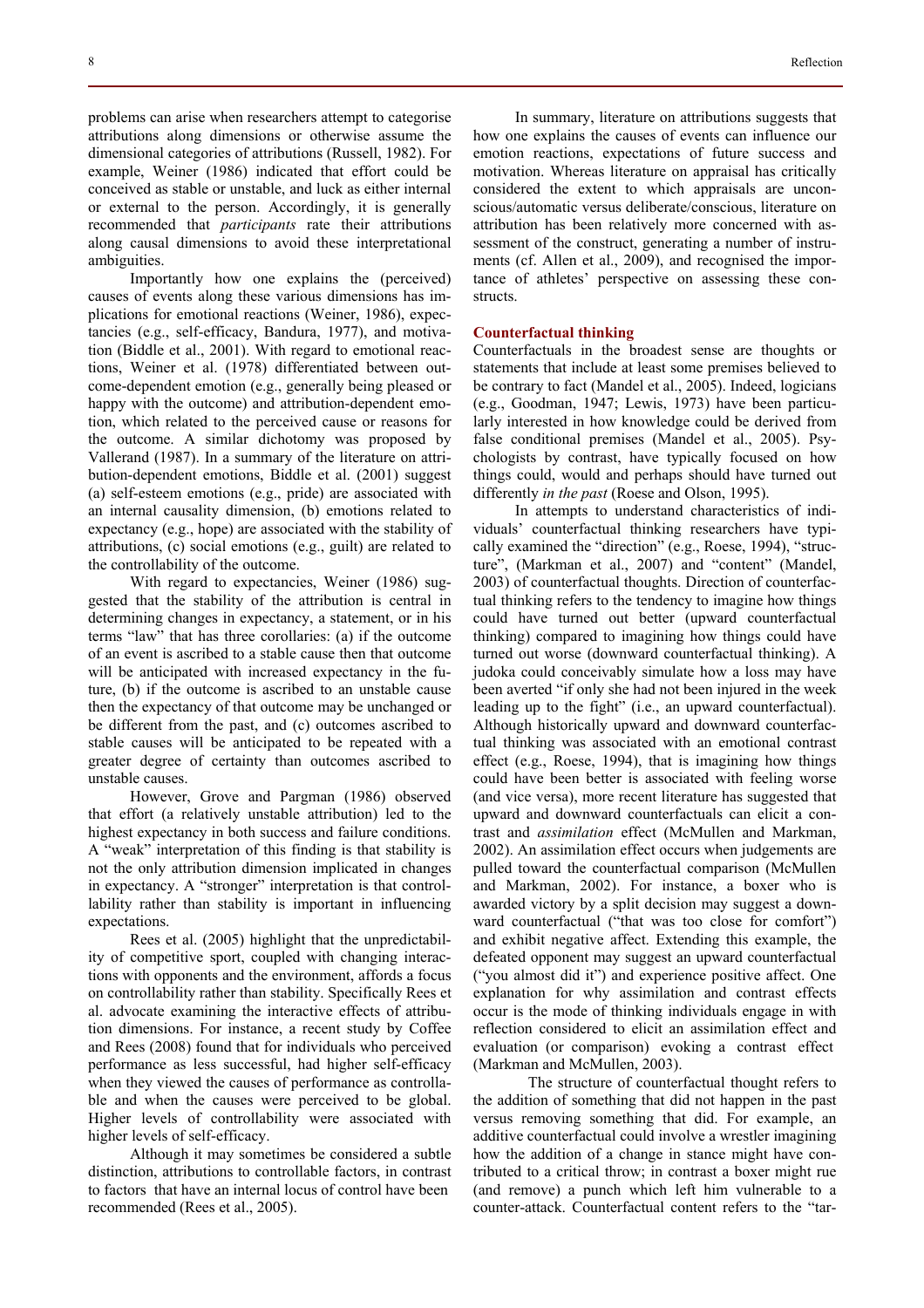get" – whether in imagining how things could have turned out differently, the individual changes something about themselves, others or the environment (e.g., Dray and Uphill, 2009).

Similar to literature on appraisals and attributions, it is differences in direction, structure and content of counterfactuals that influences affect (e.g., Markman et al., 2007) emotions (Niedenthal et al., 1994), self-efficacy (Tal-Or et al., 2004), and persistence (e.g., Markman et al., 2008). One limitation of the majority of the literature on counterfactual thinking has been the use of vignette studies in which participants rate how things might have been different in response to hypothetical scenarios (cf. Rye et al., 2008). Indeed as has been contended in relation to attributions (Faulkner and Finlay, 2005), there is some doubt about whether counterfactuals generated in the laboratory approximate those that are exhibited in a more ecologically valid context.

#### **Rumination**

On the one hand, Martin and Tesser (1996) have proposed that ruminative thoughts are instigated by a discrepancy between one's current position and desired goal, and by reducing perceived discrepancies within individuals' lives, rumination is adaptive. On the other hand Nolen-Hoeksma (1996) has conceptualised rumination as maladaptive insofar as it involves thoughts directed towards ones negative affective states, rather than toward resolving problems or reducing goal discrepancy (see also Wade et al., 2008).

Rumination has been considered as either a response style (Nolen-Hoeksma, 1996) or as a state (Wade et al., 2008). Thus, while some individuals may exhibit a propensity to ruminate, rumination may also differ across situations in response to varying antecedents. A number of questionnaires operationalising the measurement of rumination are evident in the literature (Smith and Alloy, 2009). In a review of ruminative thinking, Smith and Alloy (2009) indicate that factor analyses of rumination measures suggest evidence for a dichotomisation of repetitive thinking about the self: broadly speaking harmful or helpful or brooding- and reflective-type rumination (e.g., Treynor et al., 2003).

Predictions about what individuals think about when they ruminate differs between theories (cf. Smith and Alloy, 2009). Some authors suggest that rumination is directed toward the negative feeling states and/or the circumstances associated with that emotion (Nolen-Hoeksma, 1996; Trapnell and Campbell, 1999). Other authors contend that rumination focuses on discrepancies between one's current and desired status (e.g., Martin and Tesser, 1996). Finally, other models contend that it is negative themes of uncontrollability and harm in metacognitions that are important (Smith and Alloy, 2009). Smith and Alloy recognise however that few studies have been directed toward the analysis of the content of ruminative thought. Indeed, although a high number of causal words in written accounts of rumination has been reported (indicative of a search for the antecedents of current distress, Watkins, 2004), one cannot be sure that written accounts, mirror cognitive content (Smith and Alloy, 2009).

In sport there is a paucity of research examining rumination and because little is known about whether it is a type of thinking that athletes engage in, the function of such a cognitive strategy is somewhat speculative. There is literature to suggest that rumination is related to emotional avoidance strategies (e.g., alcohol misuse). Further, individuals who engage in post-event processing tend to avoid social situations that are similar to the one that initiated rumination (Mellings and Alden, 2000; Rachman et al., 2000). Extrapolating from these observations, Smith and Alloy (2009) contend that rumination may impede more adaptive experiencing of negative affect.

In summary, literature on rumination highlights the frequency and repetitiveness of thoughts as being implicated in both adaptive (e.g., problem-solving) and maladaptive (e.g., depression) outcomes. From this perspective it is not just the content of individuals' thoughts that are important in facilitating an understanding of the constructive reflection on defeat but the manner in which these thoughts occur (frequency, persistence etc).

## **Conclusions**

As alluded to earlier, the four types of cognition reviewed above have distinct precursors and foci and tell us something a little different about the how the thoughts that athletes may exhibit in response to a defeat influence emotions, expectancies and behaviour for example. On the one hand much may be gained by examining the minutiae of each construct separately, developing understanding of the processes and mechanisms associated with each (cf., Hagger, 2009). On the other, developments in understanding how athletes' thoughts influence their response to adversity, might be achieved by consideration of these constructs collectively. The promise of such integration lies not only in the reduction of complexity and elimination of redundancy, but in providing a more complete understanding of behaviour in response to adversity and the underlying processes (cf., Hagger, 2009). Clearly, delineation of such a theory is outside the scope and remit of this review. Yet the integration of salient components of theories in an effort to develop a more complete or holistic theory has been advocated in relation to health behaviour change (Nigg et al., 2002; Nigg and Jordan, 2005); a sentiment that we would contend is applicable to the understanding of the functionality of athletes' post-event cognitions.

To illustrate, a judoka may experience the thought that she "should have won", "didn't perform very well" or "must have had an off day"; sentiments that may be accompanied by feelings of disappointment and regret. With regard to "I should have won", literature on attributions, at least in part, suggests a need to examine the dimensions underlying the reasons given for the loss. Acknowledging the suggestion to understand attributions from the athlete's perspective it *may* be that the athlete is endorsing an explanation for the loss that is internal, and to some extent controllable. Literature on appraisal suggests that the disappointment stems not from how one explains the event but how one evaluates the outcome in relations to one's goals. From this perspective, appraisals of controllability may need to be considered alongside appraisals of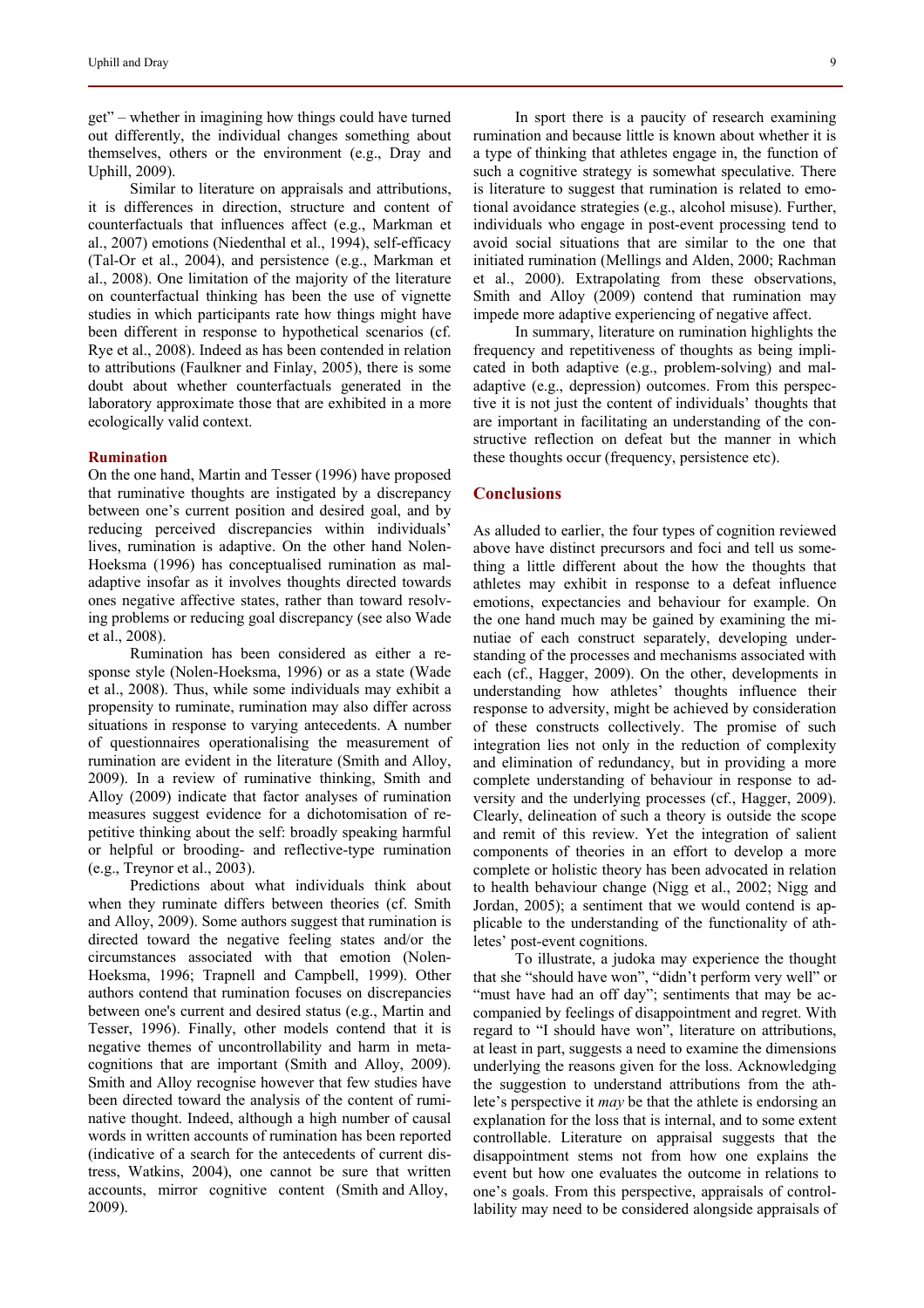blame/credit, future expectancy in shaping this athlete's emotional response. Alternatively, "I should have won" also embraces a counterfactual statement (Sanna et al., 2003) insofar as it implicates an outcome (winning) that is contrary to "fact" (losing). The processes theoretically responsible for the disappointment are somewhat different from appraisal and attribution (e.g., an evaluative as opposed to reflective stance to elicit a contrast effect). Moreover literature on rumination, would lend itself to the assertion that it's important to examine the frequency and persistence of such thoughts in shaping the affective and behavioural outcomes. Collectively, there appear to be a number of facets (manner or style of thinking), the content of what is thought, and "regularity and persistence" of thoughts that influence the outcomes attained.

A focus on both the verbal/written manifestation and the cognitive content of such thoughts, may help to elucidate not just what the retrospective cognitions of athletes are, but also what they accomplish. To this end, theorising and research is likely to embrace alternative paradigms such as discourse analysis (cf. Faulkner and Finlay, 2005) and cognitive linguistics (Evans and Green, 2006). Examining athletes' thoughts as they occur more naturally, or as they are verbally expressed, is likely to expose some difficulties and challenges, as illustrated in the above example. In overcoming such challenges, the promise is that by reducing redundancy, theory and research highlights the essential psychological processes and variables that do "most of the work" in explaining behaviour and accordingly will translate more readily into practical recommendations that have real effects on real people in the real world (cf. Michie et al., 2007; Hagger, 2009).

# **References**

- Abramson, L.Y., Seligman, M.E. and Teasdale, J.D. (1978) Learned helplessness in humans: Critique and reformulation. *Journal of Abnormal Psychology* **87**, 49-74.
- Ali, M. (1973) Ali's quotes. Available from http://news.bbc.co.uk/sport1/hi/boxing/6267397.stm
- Allen, M.S., Jones, M.V. and Sheffield, D. (2009) Causal attribution and emotion in the days following competition. *Journal of Sports Sciences* **27**, 461-468.
- Alloy, L.B., Abramson, L.Y., Hogan, M.E., Whitehouse,W.G., Rose, D.T., Robinson, M.S., Kim, R.S. and Lapkin, J.B. (2000) The Temple–Wisconsin Cognitive Vulnerability to Depression Project: Lifetime history of Axis I psychopathology in individuals at high and low cognitive risk for depression. *Journal of Abnormal Psychology* **109**, 403-418.
- Anderson, C.A., Krull, D.S. and Weiner, B. (1996) Explanations: Processes and consequences. In: *Social psychology: Handbook of basic principles.* Eds: Higgins, E.T. and Kruglanski, A.W. New York: Guilford Press. 271-296.
- Bandura, A. (1977). Self-efficacy: Toward a unifying theory of behavioural change. *Psychological Review* **84**, 191-215.
- Bennett, P. and Lowe, R. (2008) Emotions and their cognitive precursors: responses to spontaneously identified stressful events among hospital nurses. *Journal of Health Psychology* **13**, 537- 46.
- Bennett, P. Lowe, R. and Honey, K.L. (2003) Appraisals, core relational themes and emotions: A test of consistency of reporting and their associations. *Cognition and Emotion* **17**, 511-520.
- Biddle, S. and Hanrahan, S. (1998) Attribtuions and attributional style. In: *Advances in sport and exercise psychology measurement.* Ed: Duda, J.L. Morgantown, WV: Fitness Information Technology. 3-20.
- Biddle, S., Hanrahan, S. and Sellars, C. (2001) Attributions: Past, present and future. In: *Handbook of sport psychology.* Eds: Singer, R., Hausenblas, H. and Janelle C. 2nd edition. New York: Wiley. 444-471.
- Bishop, S.R., Lau, M., Shapiro, S., Carlson, L., Anderson, N.D., Carmody, J., Segal, S.V., Abbey, S., Speca, M., Velting, D. and Devins, G. (2004) Mindfulness: A proposed operational definition. *Clinical Psychology: Science and Practice* **11**, 230-241.
- Bledsoe, G.H., Hsu, E.B., Grabowski, J.G., Brill, J.D. and Li, G. (2006) Incidence of injury in professional mixed martial arts competitions. *Journal of Sports Science and Medicine* **5**, 136-142.
- Brosschot, J.F., Gerin, W. and Thayer, J.F. (2006) The preseverative cognition hypothesis: A review of worry, prolonged stressrelated physiological activation and health. *Journal of Psychosomatic Research* **60**, 113-124.
- Cerin, E., Szabo, A., Hunt, N. and Williams, C. (2000) Temporal patterning of competitive emotions: A critical review. *Journal of Sports Science 18*, 605-626.
- Clark, D.M. and Wells, A. (1995) A cognitive model of social phobia. In: *Social phobia: Diagnosis, assessment, and treatment.* Eds: Heimberg, R.G., Liebowitz, M.R., Hope, D.A. and Schneier, F.R. New York: Guilford Press New York.
- Coffee, P. and Rees, T. (2008) Main and interactive effects of controllability and generalisability attributions on self-efficacy. *Psychology of Sport and Exercise* **9**, 775-785.
- Connaughton, D. and Hanton, S. (2009) Mental toughness in sport: Conceptual and practical issues. In: *Advances in applied sport psychology.* Eds: Mellalieu, S.D. and Hanton, S. London: Routledge. 317-346.
- Connaughton, D., Hanton, S., Jones, G. and Wadey, R. (2008a) Mental toughness research: key issues in this area. *International Journal of Sport Psychology* **39**, 192-204.
- Connaughton, D., Wadey, R., Hanton, S. and Jones, G. (2008b) The development and maintenance of mental toughness: perceptions of elite performers. *Journal of Sports Sciences* **26**, 83-95.
- Conway, M., Csank, P.A.R., Holm, S.L. and Blake, C.K. (2000) On assessing individual differences in rumination on sadness. *Journal of Personality Assessment* **75**, 404-425.
- Dennis, S. and Kintsch, W. (2007) Evaluating theories. In: *Critical thinking in psychology*. Eds: Sternberg, R.J., Roediger III, H.L. and Halpern, D.F. Cambridge, Cambridge University Press. 143-159.
- Devonport, T. J. (2006). Perceptions of the contribution of psychology to success in elite kickboxing. *Journal of Sports Science and Medicine 5*, 99-107.
- Dray, K., & Uphill, M. A. (2009). A Survey of Athletes' Counterfactual Thinking: Precursors, Prevalence, and Consequences. *Sport and Exercise Psychology Review 5*, 16-24.
- Ellsworth, P.C. and Smith, C.A. (1988) Shades of joy: Patterns of appraisal differentiating pleasant emotions. *Cognition and Emotion* **2**, 301-331.
- Evans, V. and Green, M. (2006) *Cognitive linguistics: An introduction*. Edinburgh: Edinburgh University Press.
- Faulkner, G. and Finlay, S. (2005) Attributions and accountability: A rejoinder to Rees, Ingeldew & Hardy (2005). *Psychology of Sport and Exercise* **6**, 205-211.
- Gardner, F.L. and Moore, Z.E. (2007) *The psychology of enhancing human performance: The mindfulness-acceptance-commitment (MAC) approach*. New York: Springer.
- Goodman, N. (1947) The problem of counterfactual conditionals. *Journal of Philosophy* **44**, 113–128.
- Grove, J.R. and Pargman, D. (1986) Relationships among success/failure, attributions and performance expectancies in competitive situations. In: *Psychology and sociology of sport: Current selected research I.* Eds: Velden, L.V. and Humphrey , J.H. New York: AMS Press. 85-95.
- Hagger, M.S. (2009) Theoretical integration in health psychology: Unifying ideas and complementary explanations. *British Journal of Health Psychology* **14**, 189-194.
- Harvey, A.G., Watkins, E., Mansell, W. and Shafran, R. (2004) *Cognitive behavioural processes across psychological disorders*. Oxford, United Kingdom: OUP.
- Ingledew, D.K., Hardy, L. and Cooper, C.L. (1996) An attributional model applied to health behaviour change. *European Journal of Personality* **10**, 111-132.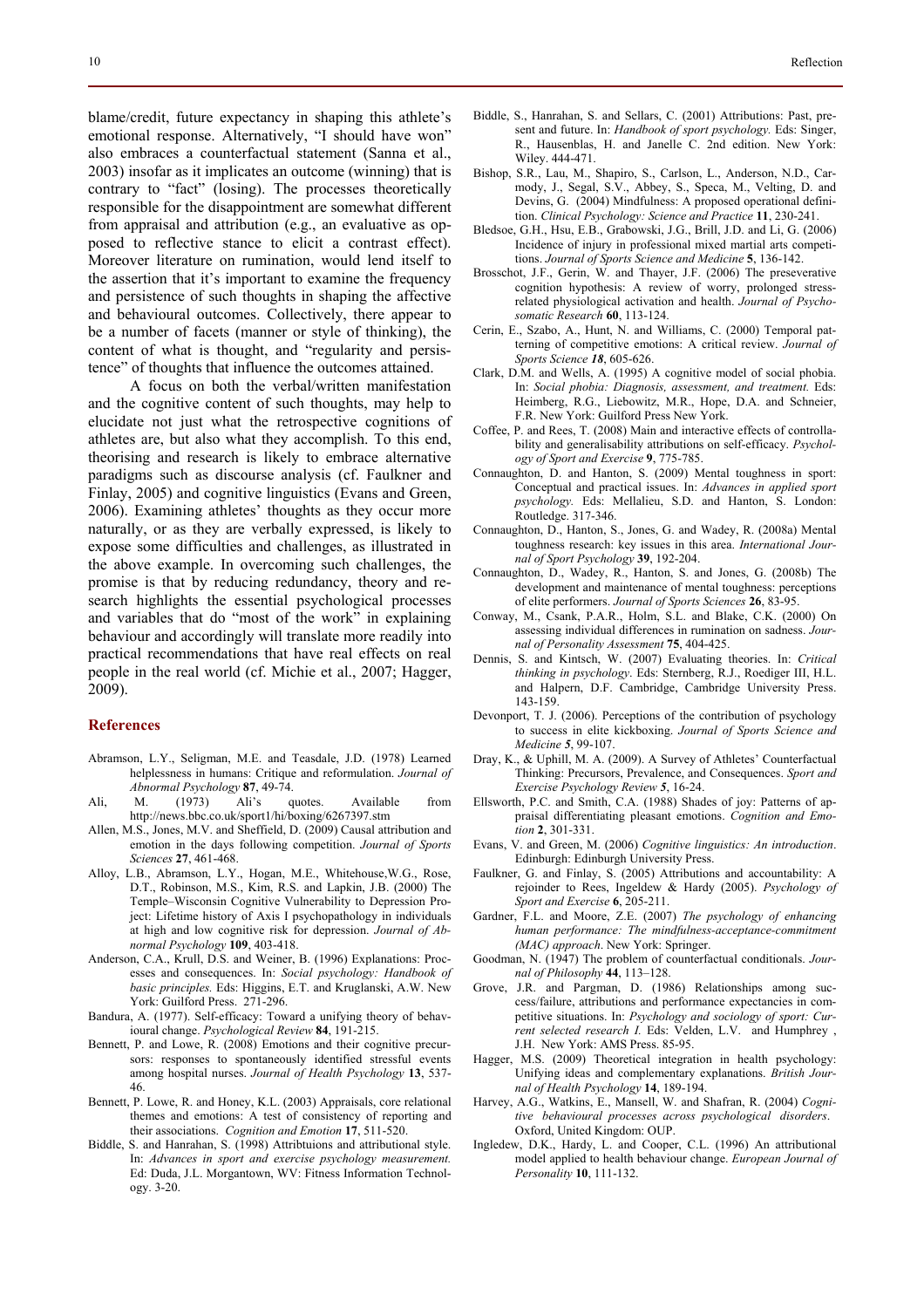- Jones, G., Hanton, S. and Connaughton, D. (2002) What is this thing called Mental Toughness?: An investigation with elite performers. *Journal of Applied Sport Psychology* **14**, 211-224.
- Jones, M.V. (2003) Controlling emotions in sport. *The Sport Psychologist* **17**, 471-486.
- Judge, T.A., Erez, A., Bono, J.E. and Thoresen, C. (2002) Discriminant and incremental validity of four personality traits: Are measures of self-esteem, neuroticism, locus of control, and generalized self-efficacy indicators of a common core construct? *Journal of Personality and Social Psychology* **83**, 693-710.
- Lane, A.M. (2006). Introduction to the special issue on combat sport. *Journal of Sports Science and Medicine 5*, i-iii.
- Lazarus, R.S. (1991). *Emotion and adaptation*. Oxford, UK: OUP.
- Lazarus, R.S. (1999) *Stress and emotion: A new synthesis*. London: Free Association Books.
- Lewis, D. (1973) *Counterfactuals*. Cambridge, MA: Harvard University Press.
- Mandel, D.R. (2003) Effect of counterfactual and factual thinking on causal judgments. *Thinking & Reasoning* **9**, 245-265.
- Mandel, D.R., Hilton, D.J. and Catellani, P. (2005) *The psychology of counterfactual thinking*. London: Routledge.
- Markman, K.D., Lindberg, M.J., Kray, L.J. and Galinsky, A.D. (2007) Implications of counterfactual structure for creativity and analytical problem solving. *Personality and Social Psychology Bulletin* **33**, 312-324.
- Markman, K.D., & McMullen, M.N. (2003). A reflection and evaluation model of comparative thinking. *Personality and Social Psychology Review 7*, 244-267.
- Markman, K.D., McMullen, M.N. and Elizaga, R.A. (2008) Counterfactual thinking, persistence, and performance: A test of the Reflection and Evaluation Model. *Journal of Experimental Social Psychology* **44**, 421-428.
- Martin, L. and Tesser, A. (1996) Some ruminative thoughts. In: *Advances in Social Cognition* **9**, *1-48.* Ed: Wyer, R.S. Hillsdale, NJ: Lawrence Erlbaum Associates.
- Maxwell, J.P. (2004) Anger rumination: an antecedent of athlete aggression? *Psychology of Sport and Exercise* **5**, 279-289.
- McMullen. M.N. and Markman, K.D. (2002). Affective impact of close counterfactuals: Implications of possible futures for possible pasts. *Journal of Experimental Social Psychology* **38**, 64-70.
- Medvec, M. H., Madey, S. F., & Gilovich, T. (1995). When less is more: Counterfactual thinking and satisfaction among Olympic medallists. *Journal of Personality and Social Psychology 69*, 603-610.
- Mellings, T. M. B., & Alden, L. E. (2000). Cognitive processes in social anxiety: The effects of self-focus, rumination and anticipatory processing. *Behaviour, Research and Therapy 38*, 243-257.
- Michie, S., Rothman, A. and Sheeran, P. (2007) Current issues and new direction in Psychology and Health: Advancing the science of behaviour change. *Psychology & Health* **22**, 249-253.
- Niedenthal, P.M., Tangney, J.P. and Gavanski, I. (1994) "If only I weren't" versus "If only I hadn't": Distinguishing shame and guilt in counterfactual thinking. *Journal of Personality and Social Psychology* **67**, 585-595.
- Nigg, C.R., Allegrante, J.P. and Ory, M. (2002) Theory comparison and multiple-behaviour research: Common themes advancing health behaviour research. *Health Education Research* **17**, 670-679.
- Nigg, C.R. and Jordan, P.J. (2005) Commentary: It's a difference of opinion that makes a horserace. *Health Education Research* **20**, 291-293.
- Nolen-Hoeksema, S. (1996) Chewing the cud and other ruminations. In: *Ruminative thoughts*. Ed: Wyer, Jr. R.S. Mahwah, NJ: Lawrence Erlbaum. 135-144.
- Nolen-Hoeksema, S. and Morrow, J. (1991) A prospective study of depression and posttraumatic stress symptoms after a natural disaster: the Loma Prieta earthquake. *Journal of Personality and Social Psychology* **61**, 115-121
- Papageorgiou, C. and Wells. A. (2004) Nature, functions, and beliefs about depressive rumination. In: *Depressive rumination: Nature, theory and treatment*. Eds: Papageorgious, C. and Wells, A. Chichester: Wiley. 3-20.
- Rachman, S., Gruter-Andrew, M. and Shafran, R. (2000) Post-event processing in social anxiety. *Behaviour Research and Therapy,*  **38**, 611−617.
- Rees, T., Ingledew, D.K. and Hardy, L. (2005) Attribution in sport psychology: Seeking congruence between theory, research and practice. *Psychology of Sport and Exercise* **6**, 189-204.
- Roese, N.J. (1994) The functional basis of counterfactual thinking. *Journal of Personality and Social Psychology* **66**, 805-818.
- Roese, N.J. and Olson, J.M. (1995) *What might have been: The social psychology of counterfactual thinking*. Mahwah, NJ: Lawrence Erlbaum.
- Roseman, I.J. (1984) Cognitive determinants of emotions: A structural theory. In: *Review of Personality and Social Psychology 5***,** 11- 36. Ed: Shaver, P.
- Roseman, I.J., Spindel, M.S. and Jose, P.E. (1990) Appraisals of emotion-eliciting events: Testing a theory of discrete emotions. *Journal of Personality and Social Psychology* **59**, 899-915.
- Russell, D. (1982) The Causal Dimension Scale: A measure of how individuals perceive causes. *Journal of Personality and Social Psychology* **42**, 1127-1135.
- Rye, M.S., Cahoon, M.B., Ali, R.S. and Daftary, T. (2008) Development and validation of the counterfactual thinking for negative events scale. *Journal of Personality Assessment* **90**, 261-269.
- Sanna, L.J., Meier, S., Parks, C.D., Kassin, B.R., Lechter, J.L., Turley-Ames, K.J. and Miyake, T.M. (2003) A game of inches: Spontaneous use of counterfactuals by broadcasters. *Journal of Applied Social Psychology* **33**, 455-475.
- Scherer, K.R. (1999) Appraisal theory. In: *Handbook of emotions.* Eds: Lewis, M. and Haviland-Jones, J.M. 2<sup>nd</sup> Editon. Chichester: Wiley. 637-663.
- Skinner, N. and Brewer, N. (2004) Adaptive approaches to competition. *Journal of Sport and Exercise Psychology* **26**, 283-305.
- Smith, C.A. and Ellsworth, P.C. (1985) Patterns of cognitive appraisal in emotion *Journal of Personality and Social Psychology* **48**, 813- 838.
- Smith, J.M. and Alloy, L.B. (2009) A roadmap to rumination: A review of the definition, assessment and conceptualisation of this multifaceted construct. *Clinical Psychology Review* **29**, 116-128.
- Sparkes, A.C. (1992) The paradigms debate: An extended review and a celebration of difference. In: *Research in physical education and sport: Exploring alternative visions*. Ed: Sparkes, C. London: Falmer Press. 9-60.
- Spellman, B.A. and Mandel, D.R. (1999) When possibility informs reality: Counterfactual thinking as a cue to causality. *Current Directions in Psychological Science* **8**, 120-123.
- Sukhodolsky, D.G., Golub, A. and Cromwell, E.N. (2001) Development and validation of the anger rumination scale. *Personality and Individual Differences* **31**, 689-700.
- Tal-Or, N., Boninger, D.S. and Gleicher, F. (2004) On becoming what we might have been: Counterfactual thinking and self-efficacy. *Self and Identity* **3**, 5-26.
- Taylor, S.E. (1991) Asymmetrical effects of positive and negative events: The mobilization-minimization hypothesis. *Psychological Bulletin* **110**, 67-85.
- Thelwell, R.C., Weston, N.J.V. and Greenlees, I.A. (2007) Batting on a sticky wicket: Identifying sources of stress and associated coping responses for professional cricket batsmen. *Psychology of Sport and Exercise* **8**, 219-232.
- Trapnell, P.D. and Campbell, J.D. (1999) Private self-consciousness and the five-factor model of personality: Distinguishing rumination from reflection. *Journal of Personality and Social Psychology* **76**, 284–304.
- Treynor, W., Gonzalez, R. and Nolen-Hoeksema, S. (2003) Rumination reconsidered: A psychometric analysis. *Cognitive Therapy and Research* (Special Issue on Rumination) **27**, 247 - 259.
- Tulving, E. (2002) Episodic memory: from mind to brain. *Annual Review of Psychology* **53**, 1-25.
- Uphill, M.A. and Jones, M.V. (2007) Antecedents of emotions in elite athletes: A cognitive motivational relational theory perspective. *Research Quarterly for Exercise and Sport* **78**, 79-89.
- Vallerand, R.J. (1983) On emotion in sport: Theoretical and social psychological perspectives. *Journal of Sport Psychology 5*, 197- 215.
- Vallerand, R.J. (1987) Antecedents of self-related affects in sport: Preliminary evidence on the intuitive-reflective appraisal model. *Journal of Sport Psychology* **9**, 161-182.
- Vallerand, R.J. and Blanchard, C.M. (2000) The study of emotion in sport and exercise: Historical, definitional and conceptual perspectives. In: *Emotions in sport*. Ed: Hanin, Y.L. Champaign, IL: Human Kinetics. 3-37.
- Wade, N.G., Vogel, D.L., Liao, K.Y-H. and Goldman, D.B. (2008) Measuring state-specific rumination: Development of the rumi-